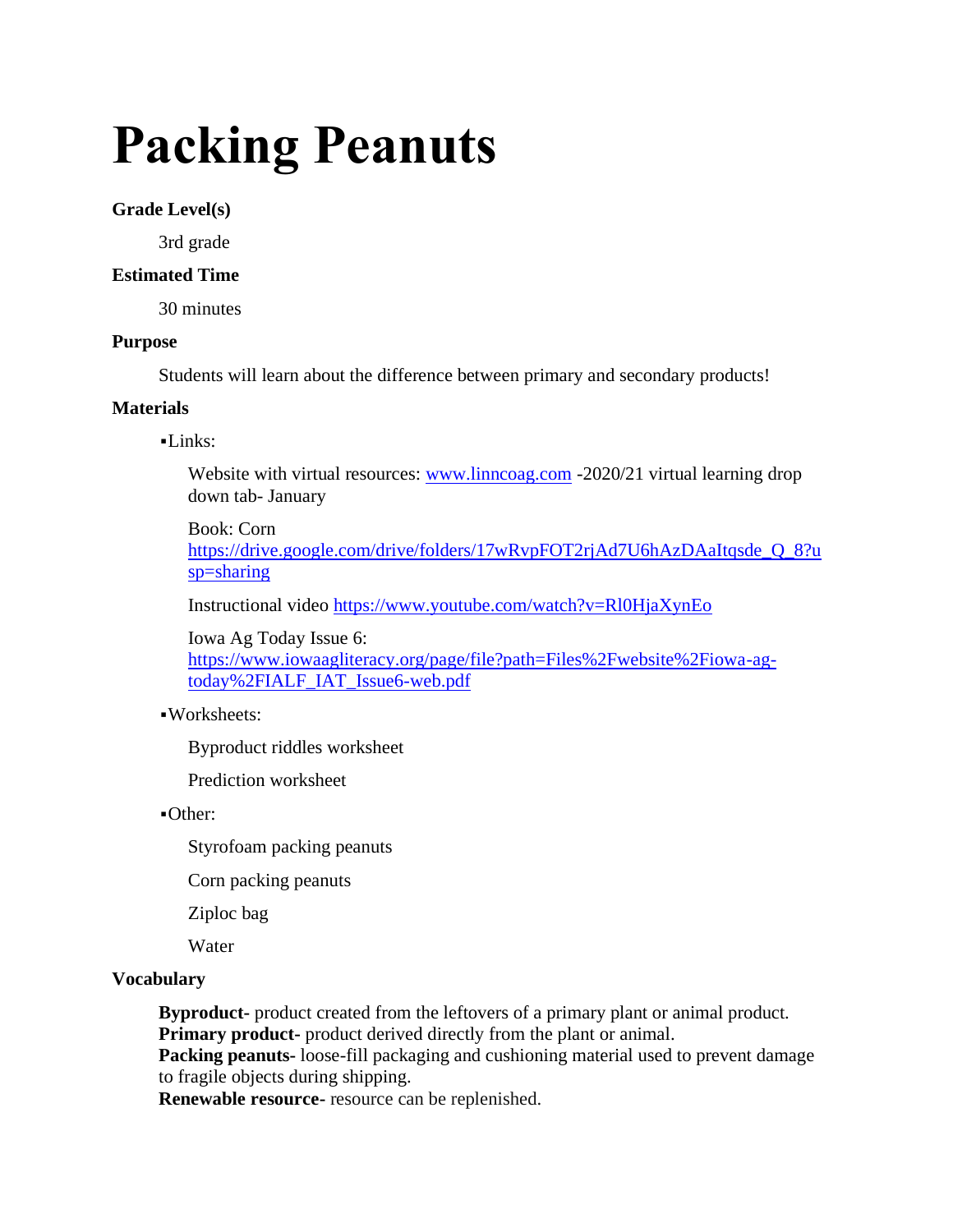**Nonrenewable resource-** resource is depleted and cannot be recovered once it is used.

## **Interest Approach – Engagement**

- 1. Begin by reading page one in our Iowa Ag Today publication. [https://www.iowaagliteracy.org/page/file?path=Files%2Fwebsite%2Fiowa-ag](https://www.iowaagliteracy.org/page/file?path=Files%2Fwebsite%2Fiowa-ag-today%2FIALF_IAT_Issue6-web.pdf)[today%2FIALF\\_IAT\\_Issue6-web.pdf](https://www.iowaagliteracy.org/page/file?path=Files%2Fwebsite%2Fiowa-ag-today%2FIALF_IAT_Issue6-web.pdf)
- 2. What is a byproduct?
- 3. What is the difference between renewable and nonrenewable resources?
- 4. Which is better for the environment? Renewable or nonrenewable?

## **Background - Agricultural Connections**

The Midwest part of the United States grows some very important crops and livestock, including corn, soybeans, sugar beets, beef cattle, hogs and sheep. While these crops and livestock are grown for primary uses such as fuel (ethanol and biodiesel), food or fiber, they have secondary uses that are a huge part of our everyday lives. By-products from crops and livestock can be found in cosmetics, ice cream, bandages and brushes. These by-products are products that would otherwise go to waste but bring additional economic value to the crop or livestock item at harvest. Today we will be learning about corn byproducts.

## **Procedures**

- 1. Listen to the instructional video: there is a point where I will be asking you to pause to conduct the science experiment.
- 2. Pass out 1 Ziplock bag, 2 Styrofoam packing peanuts and 2 corn packing peanuts per student or create small groups.
- 3. Explain the experiment- we will be adding water to your bag of packing peanuts. Before we do so, let's make a prediction. Pass out the prediction worksheet.
	- What are packing peanuts used for?
	- What do you predict will happen when we add water to the bag?
	- What similarities and differences do you see between the two different packing peanuts?
	- What do you predict the packing peanuts are made from?
- 4. Conduct the experiment. Answer the last two questions on the prediction worksheet.
	- Which do you believe is renewable? Nonrenewable?
- 5. Explain to the class that the dissolving packing peanut is renewable and made from corn. The Styrofoam packing peanut did not change and is a nonrenewable product made from oil (derived from the ground).
- 6. Pass out the By-product Riddle worksheet and resume play on the instructional video. I will walk us through the activity together as a class.
- 7. Answers:
- 1. Band-aids, cow (adhesive from hooves)
- 2. Brush, pig (hair- not as common anymore)
- 3. Pillow, poultry (feathers) or cotton
- 4. Paper, trees
- 5. Shampoo, sheep (lanolin from the wool)
- 6. Livestock feed, sugar beets